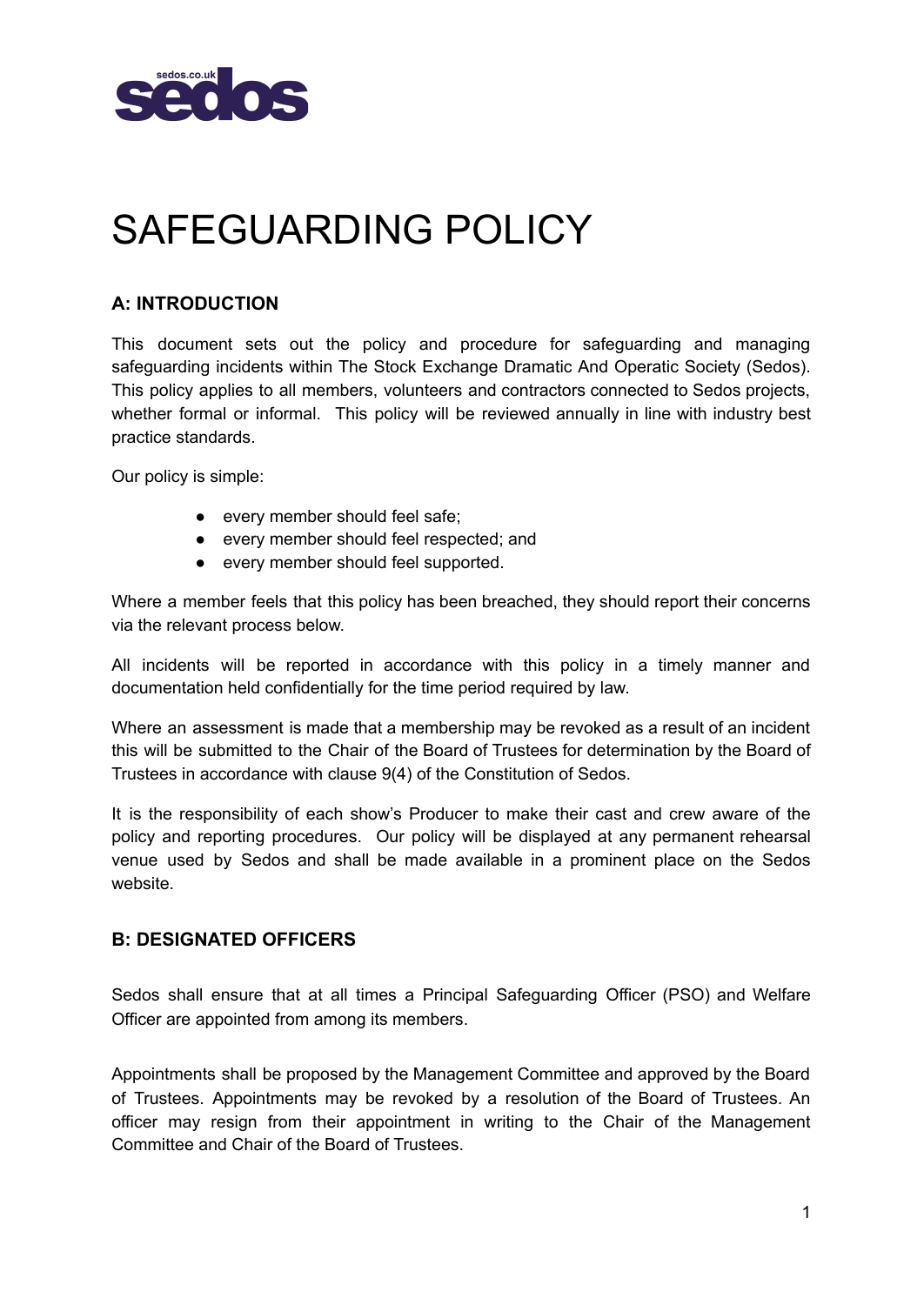

The Management Committee and Board of Trustees shall ensure that any member appointed to the role of PSO shall have adequate training and experience in performing such role including knowledge of all material statutory obligations of Sedos as it relates to safeguarding.

The Management Committee and Board of Trustees shall ensure that they have confidence that any member appointed to the role of Welfare Officer shall be capable of fulfilling such role.

The designated officers at the date of last revision of this policy (January 2021) are:

| Chair of Board of Trustees: | Dawn Harrison-Wallace |
|-----------------------------|-----------------------|
| PSO:                        | Robert J. Stanex      |
| Welfare Officer:            | Dr Kimberly Barker    |

#### **C: SAFEGUARDING CHILDREN**

Sedos believes that all children should be safe from harm and we understand our duty of care to safeguard their welfare. While our membership is only open to those over the age of 16, certain projects may require children to preserve the authenticity of a story.

Where a child (under 18) is required for a project, an assessment will be made by the Principal Safeguarding Officer (PSO) and a set of recommendations offered to the Producer prior to the audition notice being released. Requirements for training, vetting, licensing and chaperoning will also be outlined at this time and must be adhered to.

Where an allegation has been made regarding a child or a child makes a disclosure, this will be investigated following best practice standards. Where additional consultancy and support is needed this will be sought from NSPCC as industry experts.

#### **D: SAFEGUARDING ADULTS AT RISK**

The nature of our work means that it is highly unlikely we would have a direct service user who would be categorised as an Adult at Risk. Where a member does meet this threshold, an assessment will be made by the PSO and a set of recommendations offered to the Producer of each show the member is involved with.

Where an allegation has been made regarding an Adult at Risk, this will be investigated following best practice standards. Where additional consultancy and support is needed this will be sought from Ann Craft Trust as industry experts.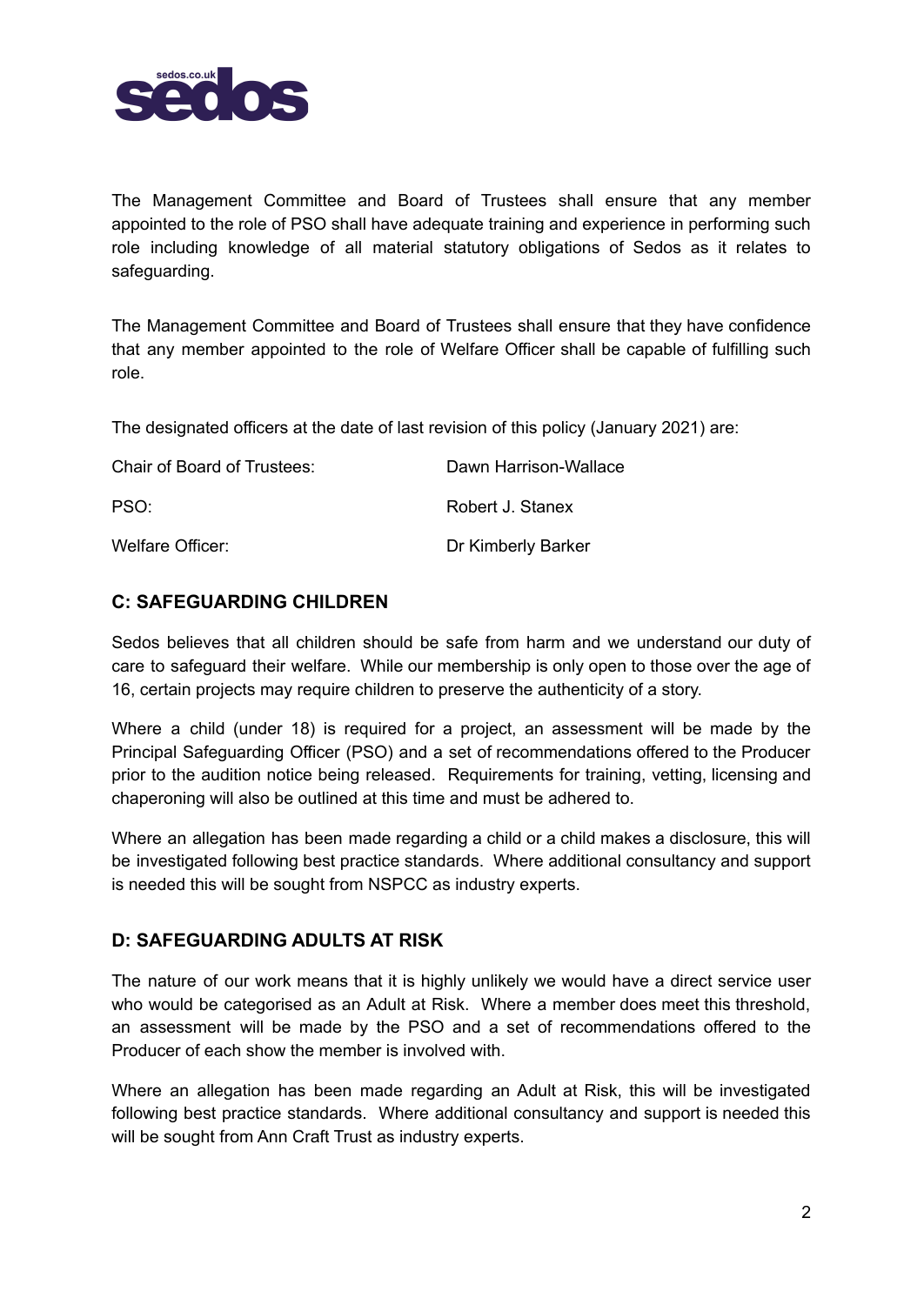

#### **E: SAFEGUARDING AGAINST SEXUAL HARASSMENT**

As a society we often produce works which explore sensitive themes. We recognise our responsibility in both addressing these issues appropriately and ensuring our members feel safe during the process. We promote a culture of open dialogue and mutual consent.

Where an allegation has been made regarding Sexual Harassment the Welfare Officer will investigate following best practice standards and facilitate an appropriate intervention.

#### **F: SAFEGUARDING AGAINST BULLYING BEHAVIOUR**

No member should be made to feel belittled or victimised by another member. Those in positions of power including Directors, Producers and members of the Management Committee and Board of Trustees must be mindful of their added responsibility to create a positive environment and culture.

Where an allegation has been made regarding Bullying the Welfare Officer will facilitate an appropriate mediation with all parties.

#### **G: HISTORIC CASES**

Where an historic incident has been disclosed or uncovered this will be investigated by the relevant Officer in line with current legislation and guidance.

#### **H: REPORTING AN INCIDENT**

Where an allegation is made concerning a child, this must be reported immediately to the PSO via safeguarding@sedos.co.uk.

Where an allegation is made concerning an Adult at Risk, this must be reported immediately to the PSO via safeguarding@sedos.co.uk.

Where an allegation is made concerning Sexual Harassment and-or Bullying within the context of a specific production, this must be reported to the relevant Committee Liaison in the first instance. Members will be informed of how to contact this person at the start of each project. The Committee Liaison will then report to the Welfare Officer as required. This shall not prevent any member from reporting directly to the attention of the Welfare Officer should they believe that it is necessary via **[●]@sedos.co.uk.** 

Alternatively, or where an allegation is made outside of a production, this must be reported to the Welfare Officer via [●]@sedos.co.uk.

Allegations of incidents which occurred more than six months ago, should be reported directly to the Chair of the Board of Trustees via chair@sedos.co.uk.